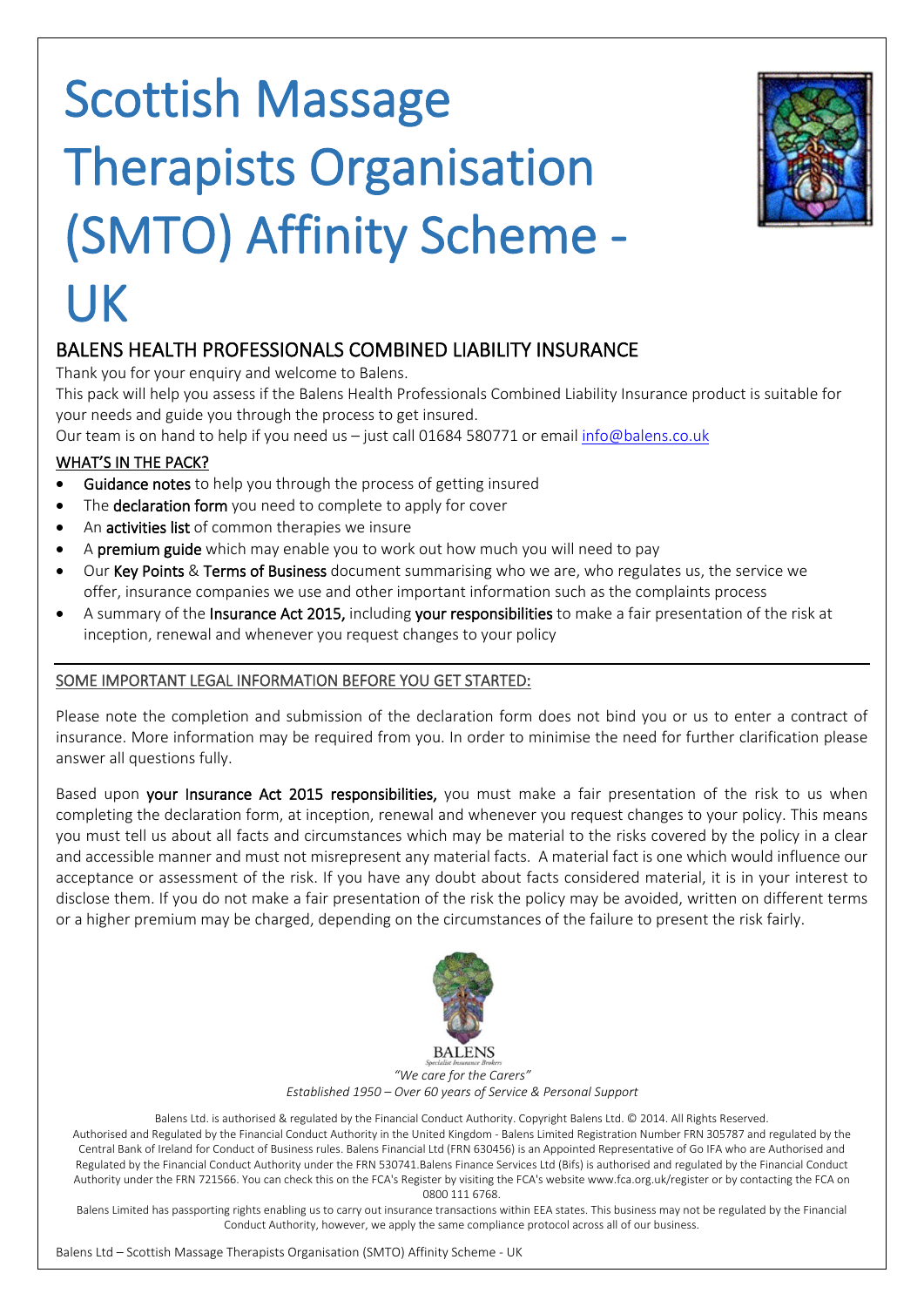## GUIDANCE NOTES

#### **IS THIS THE RIGHT INSURANCE FOR ME?**

This policy is to cover you, and you alone, as a practicing individual, irrespective of whether your business is set up as sole trader, partnership or limited company.

**If you employ or use other Health and Wellbeing Professionals, or take payments, bookings or advertise for them you will need a different type of policy – please contact Balens for guidance on 01684 580771 or [info@balens.co.uk](mailto:info@balens.co.uk)**

#### **HOW DO I GET INSURED?**

Easily – in a few simple steps:

#### **1) Complete the declaration form and read the Key Points and Balens terms of business document:**

- Answer all questions in full
- List all therapies you:
	- currently perform
		- are a student in and for which you require cover for case study work
- Confirm agreement to the Balens terms & conditions

• You must be a current member of the Scottish Massage Therapists Organisation (SMTO) in order to take out this policy. If you are not your insurance cover could be declared void.

#### **2) Get a premium:**

**and/or**

#### Send the **declaration form to us for a quote** if: **OR** Use the **premium guide** to calculate your price if:

 Whether you select the optional sections of cover for Personal Accident and/or Business Equipment 'All

- All your therapies are on the **activities list,** and
- No endorsements apply, and

Your price will be based on:

Risks' cover.

all your qualifications were taken in the UK

The limit of indemnity you select; and

- You have non-UK qualifications
- You practice an activity for which there is no recognised qualification and you would like us to consider insuring you on the basis of your experience

Any therapy you perform is **NOT** on the activities list,

The list states an endorsement applies, **and/or**

We will get back to you to confirm if we can offer cover, the premium and if any special terms/endorsements will apply – we may request more information to do this

If you have non-UK qualifications we will need you to complete an additional form

#### **3) Sign the declaration form and send to us with copies of your qualifications** *Important things to note:*

- Make sure you have answered all questions fully and agreed the terms & conditions
- We need copies of your qualifications for ALL activities performed
- If you are currently insured elsewhere we must receive your documentation BEFORE the expiry date of your current policy to ensure continuous cover.

#### *You can provide documents:*

- Scanned and emailed to [info@balens.co.uk](mailto:info@balens.co.uk) remember to sign the declaration before scanning, OR
- By post to Balens Limited, Bridge House, Portland Road, Malvern, WR14 2TA

#### **4) Get confirmation of cover:**

We will start your policy from the date we receive your documents subject to your declaration being complete, agreeing the premium and (if applicable) special terms/endorsements.

#### **5) Pay the premium:** your payment options are:

**TELEPHONE** – when we call to confirm your price, or call us on 01684 580771 once we have received your form. We can:

- o Take a single payment by debit/credit card, or
- o Provide our account details and a reference for payment by online banking/BACS, or
- o Set up an annual or monthly Direct Debit facility please contact us for more information on these options
- **CHEQUE -** payable to Balens Ltd, to Balens Limited, Bridge House, Portland Road, Malvern, WR14 2TA.

Note, if you know your price from using the premium guide, please include your cheque with the signed declaration form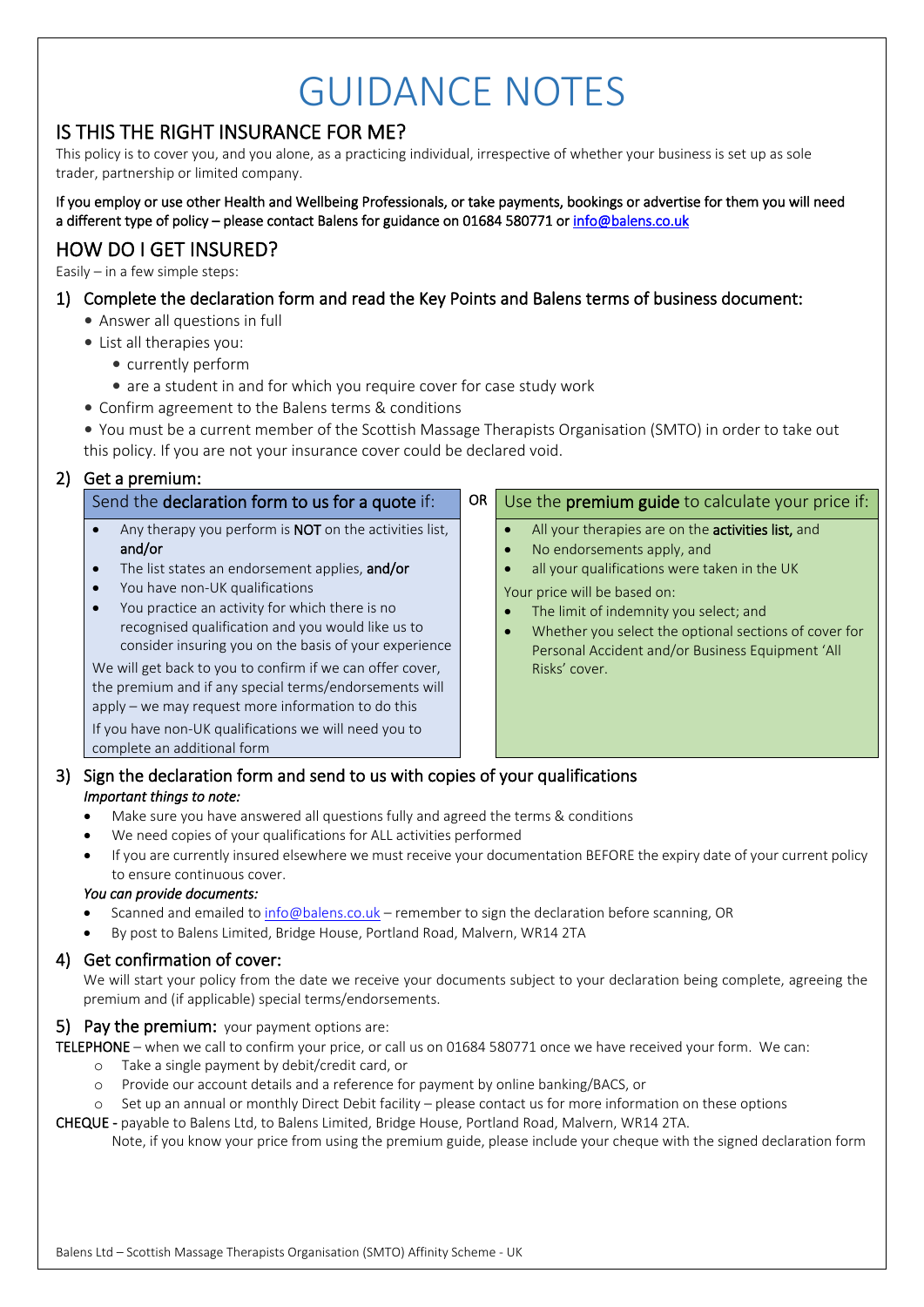### Scottish Massage Therapists Organisation (SMTO) Affinity Scheme - UK Premium Information

- **BALENS HEALTH PROFESSIONALS COMBINED LIABILITY INSURANCE: SECTION A: PROFESSIONAL LIABILITY AND MALPRACTICE INSURANCE**
- **COMMERCIAL LEGAL PROTECTION INSURANCE**

#### **POLICY RUNS FROM 1 JANUARY 2022 TO 31 DECEMBER 2022**

As an ethical, regulated business we wish to be clear and transparent about the breakdown of the cost of your insurance policy arranged through us. The tables below aim to achieve this. If you are joining the scheme after the first quarter the rates will reduce as shown.

| £6,000,000 Full<br>practitioner (£6M<br>Full) | Malpractice<br>Premium | Legal<br><b>Expenses</b> | Net Insurance<br>Cost | Insurance<br><b>Premium Tax</b><br>(IPT) @ 12% | <b>Balens</b><br><b>Admin Fee</b> | Total<br>Premium<br>Payable |
|-----------------------------------------------|------------------------|--------------------------|-----------------------|------------------------------------------------|-----------------------------------|-----------------------------|
| Jan 01 - Mar 31                               | £24.39                 | £7.00                    | £31.39                | £3.77                                          | £14.74                            | £49.90                      |
| Apr 01 - Jun 30                               | £18.29                 | £7.00                    | £25.29                | £3.03                                          | £11.06                            | £39.38                      |
| Jul 01 - Sep 30                               | £12.20                 | £3.50                    | £15.70                | £1.88                                          | £7.37                             | £24.95                      |
| Oct 01 - Dec 31                               | £6.10                  | £3.50                    | £9.60                 | £1.15                                          | £3.69                             | £14.44                      |

| £6,000,000 Student<br>(£6M Student) | Malpractice<br>Premium | Legal<br><b>Expenses</b> | Net Insurance<br>Cost | Insurance<br><b>Premium Tax</b><br>(IPT) @ 12% | <b>Balens</b><br><b>Admin Fee</b> | Total<br>Premium<br>Payable |
|-------------------------------------|------------------------|--------------------------|-----------------------|------------------------------------------------|-----------------------------------|-----------------------------|
| Jan 01 - Mar 31                     | £5.00                  | £3.10                    | £8.10                 | £0.97                                          | £8.00                             | £17.07                      |
| Apr 01 - Jun 30                     | £3.75                  | £3.10                    | £6.85                 | £0.82                                          | £6.00                             | £13.67                      |
| Jul 01 - Sep 30                     | £2.50                  | £1.55                    | £4.05                 | £0.49                                          | £4.00                             | £8.54                       |
| Oct 01 - Dec 31                     | £1.25                  | £1.55                    | £2.80                 | £0.34                                          | £2.00                             | £5.14                       |

#### **BALENS HEALTH PROFESSIONALS COMBINED LIABILITY INSURANCE: SECTION B: PERSONAL ACCIDENT INSURANCE (OPTIONAL COVER)**

| <b>Personal Accident</b> | <b>Insurance Premium Tax</b> | <b>Total Premium</b> |
|--------------------------|------------------------------|----------------------|
| Premium                  | (IPT) @ 12%                  | Payable              |
| f1000                    | F1 20                        | £11.20               |

 **BALENS HEALTH PROFESSIONALS COMBINED LIABILITY INSURANCE: SECTION C: BUSINESS EQUIPMENT 'ALL RISKS' INSURANCE (OPTIONAL COVER)**

Please contact Balens for further information if you would like Business Equipment 'All Risks' Insurance.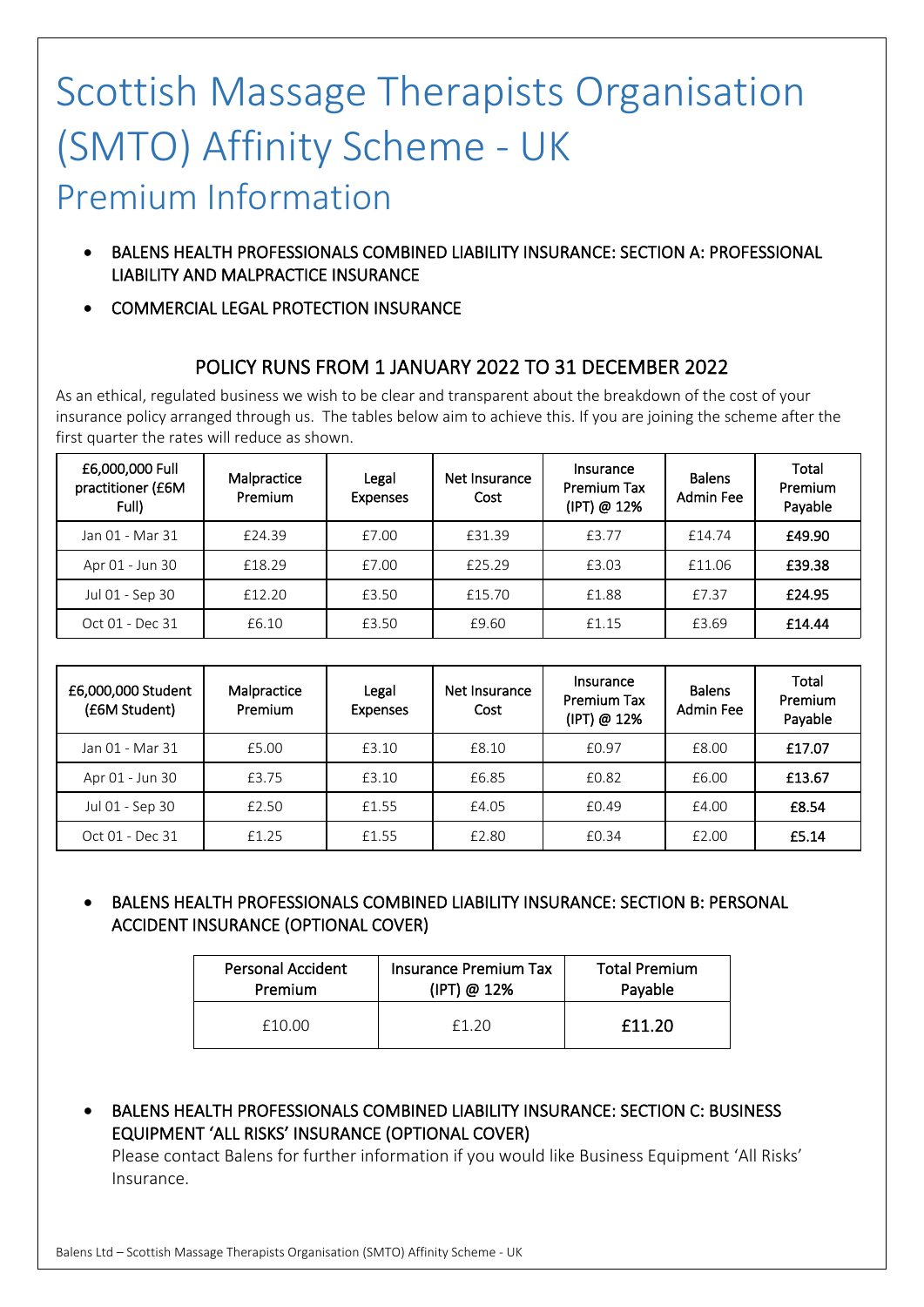## ACTIVITIES LIST

#### **STANDARD ACTIVITIES COVERED, STRICTLY SUBJECT TO SUITABLE QUALIFICATIONS HELD.**

| Acupressure                     | Alexander Technique                    |
|---------------------------------|----------------------------------------|
| <b>Allergy Testing</b>          | Angel Therapy                          |
| Aromatherapy                    | Astrology                              |
| <b>Baby Massage</b>             | <b>Bach Remedies</b>                   |
| Biodynamic Psychology           | Bowen Therapy                          |
| <b>Breathing Therapy</b>        | Cognitive Therapy                      |
| Colour Therapy                  | Counselling                            |
| Craniosacral Therapy            | Crystal Therapy                        |
| Diet and Nutrition              | Dowsing for Stress Relief              |
| <b>EMDR</b>                     | Emotional Freedom Technique            |
| Em-Power Therapy                | Energy Field Therapy                   |
| Facial Massage                  | Feng Shui                              |
| Hand Massage                    | Healing                                |
| Herbal Medicine                 | Homeopathy                             |
| Hopi Ear Candles                | <b>Hot Stones</b>                      |
| Hypnotherapy                    | Indian Head Massage                    |
| Integrated Energy Therapy       | Iridology                              |
| Jikiden Reiki                   | Kinesiology                            |
| Kinetic Energy                  | Life Coaching                          |
| Light Touch Therapy             | <b>Lightning Process</b>               |
| Magnet Therapy                  | Manual Lymph Drainage Category 1 and 2 |
| Massage (including Deep Tissue) | Meditation                             |
| Mediumship                      | Metamorphic Technique                  |
| Mindfulness                     | Myofascial Release                     |
| Neuro Linguistic Programming    | Neuroflexology                         |
| Nutrition Therapy               | On Site Massage                        |
| Phytobiophysics                 | Pilates (including machine work)       |
| Pilates Matwork                 | Pre and Post Natal Massage             |
| Pregnancy Massage               | Psych-k                                |
| Psychology                      | Psychology of Vision                   |
| Psychotherapy                   | Qigong                                 |
| Radionics                       | Reconnective Healing                   |
| Reflex Zone Therapy             | Reflexology                            |
| Reiki                           | Relaxation Therapy                     |
| Rhythmical Massage Therapy      | Shamanism                              |
| Shiatsu                         | Sound Healing                          |
|                                 |                                        |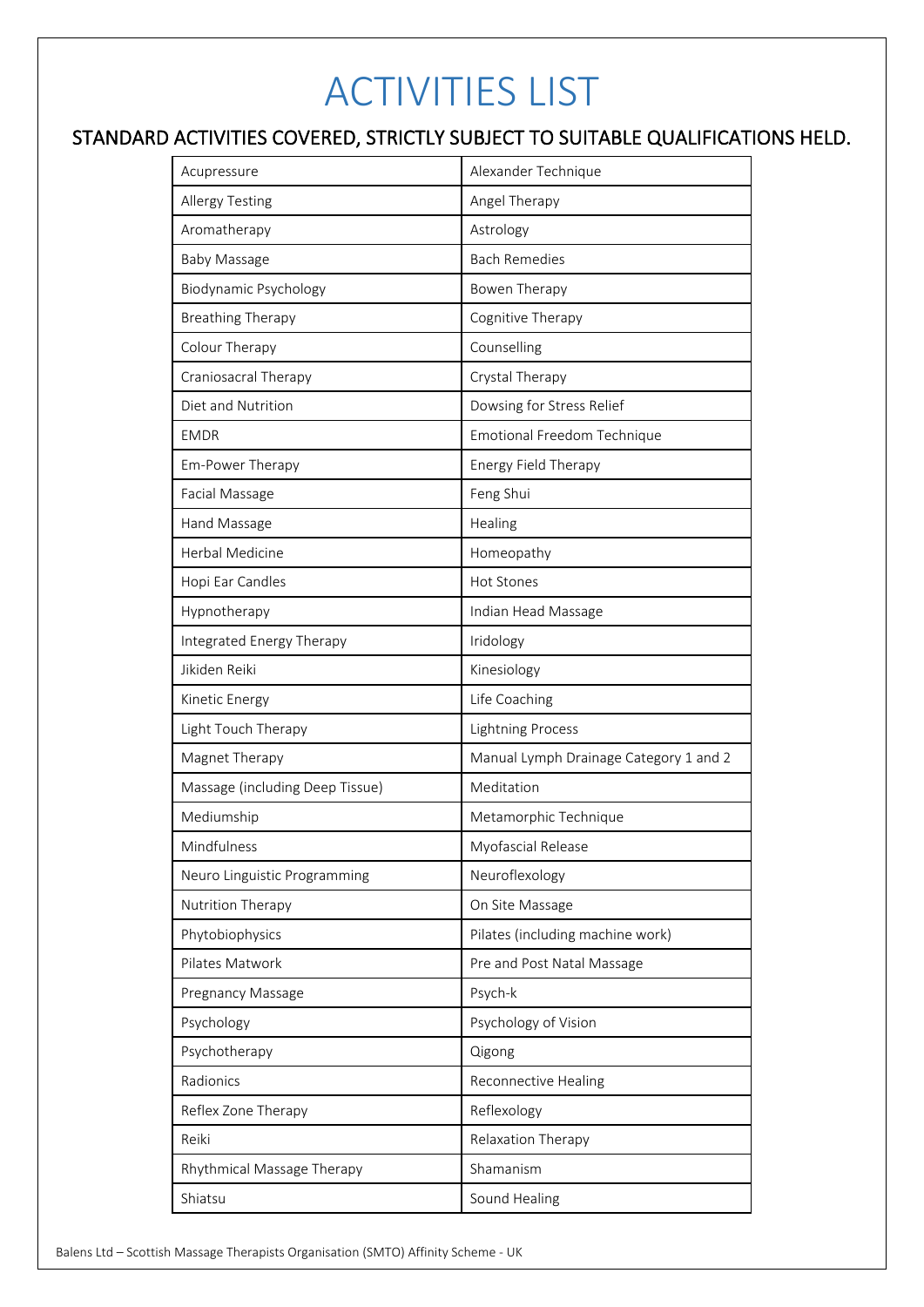| Sound Therapy            | Spiritual Healing           |
|--------------------------|-----------------------------|
| Spiritual Psychotherapy  | Sports Massage              |
| <b>Stress Management</b> | Tai Chi (Non-Combat)        |
| Tellington TTouch        | Thought Field Therapy       |
| Time Line Therapy        | Vibrational Medicine        |
| Visualisation            | Vitamin and Mineral Therapy |
| Vortex Healing           | Yoga                        |

#### **STUDENT COVER**

Provides cover for case studies and other work performed prior to gaining your qualification. The conditions of cover are as follows: Ongoing case consultation with your tutor, clients must be told that you are not qualified, you cannot practice outside the scope of what you have been taught and any charges/expenses made must be less than a qualified therapist.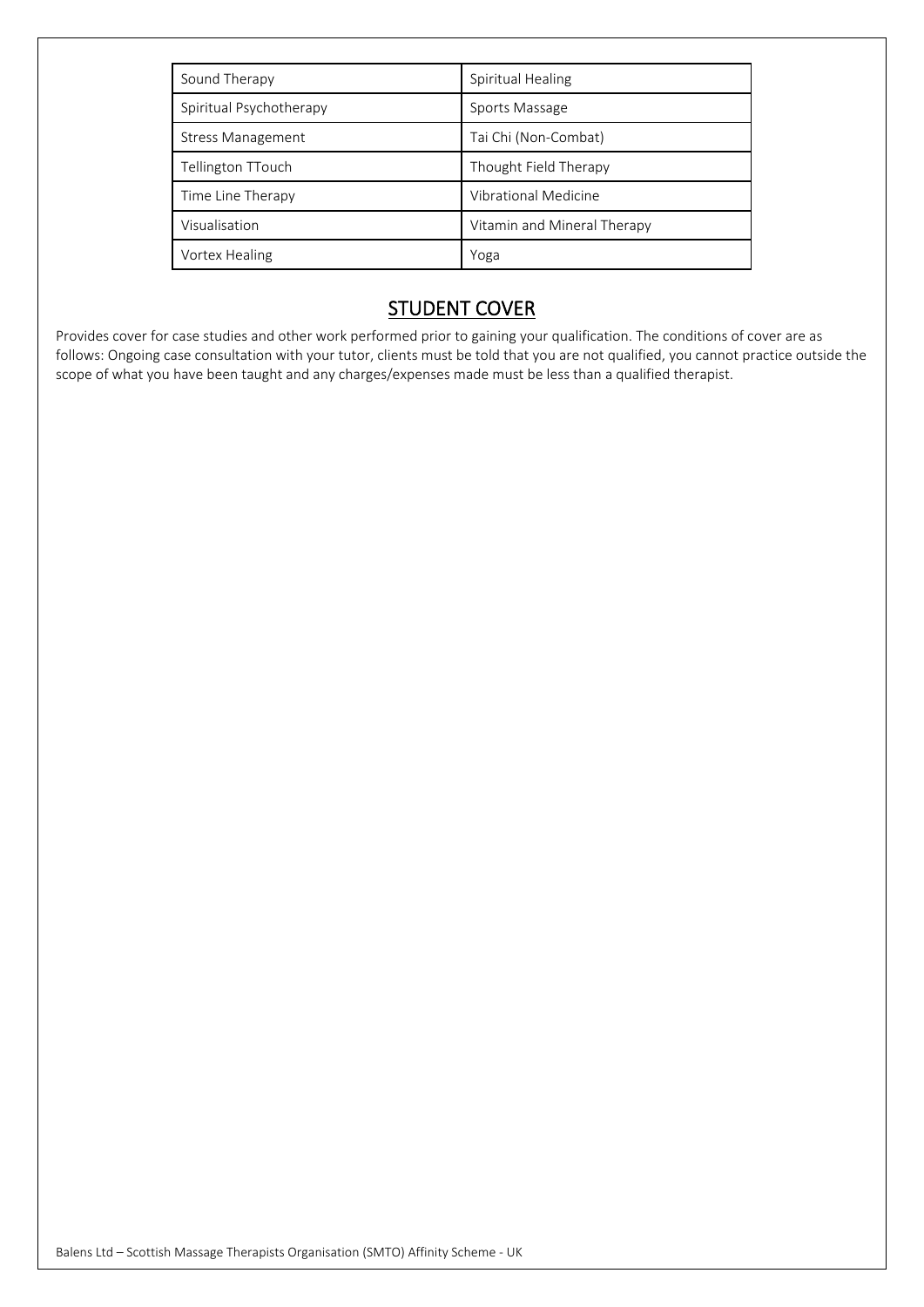# DECLARATION FORM



This policy is to cover you, and you alone, as a practicing individual, irrespective of whether your business is set up as sole trader, partnership or limited company.

If you employ or use other Health and Wellbeing Professionals, or take payments, bookings or advertise for them you will need a different type of policy – please contact Balens for guidance.

**Please tick to confirm you require cover as an individual practitioner:**

**I can confirm I am a current member of Scottish Massage Therapists Organisation (SMTO) and understand it is a condition of my insurance I maintain my membership.** △●

| Sole Trader $\square$ | Limited Company (Ltd) $\Box$    | Public Limited Company (Plc) $\Box$        |
|-----------------------|---------------------------------|--------------------------------------------|
| Partnership $\square$ | Limited Partnership (LP) $\Box$ | Limited Liability Partnership (LLP) $\Box$ |

**What is the name of your Business?**

**Title (Mr./Mrs./Dr. etc.): Name of the practicing individual:**

**Address:**

| Postcode:                      | Tel: |                                       | Mob: |
|--------------------------------|------|---------------------------------------|------|
| Email:                         |      |                                       |      |
| Date of Birth:                 |      | Date you require the policy to start: |      |
| <b>SMTO Membership Number:</b> |      |                                       |      |

### Your Activities

**Please state in the boxes below the activities you require insurance cover for and please provide us with copies of your qualifications. Cover will be provided subject to suitable qualifications held.**

**If there is an activity you practice that is not listed on the 'Activities List', please provide us with as much information as you can in the space below.**

#### **Continued overleaf**

Balens Ltd – Scottish Massage Therapists Organisation (SMTO) Affinity Scheme - UK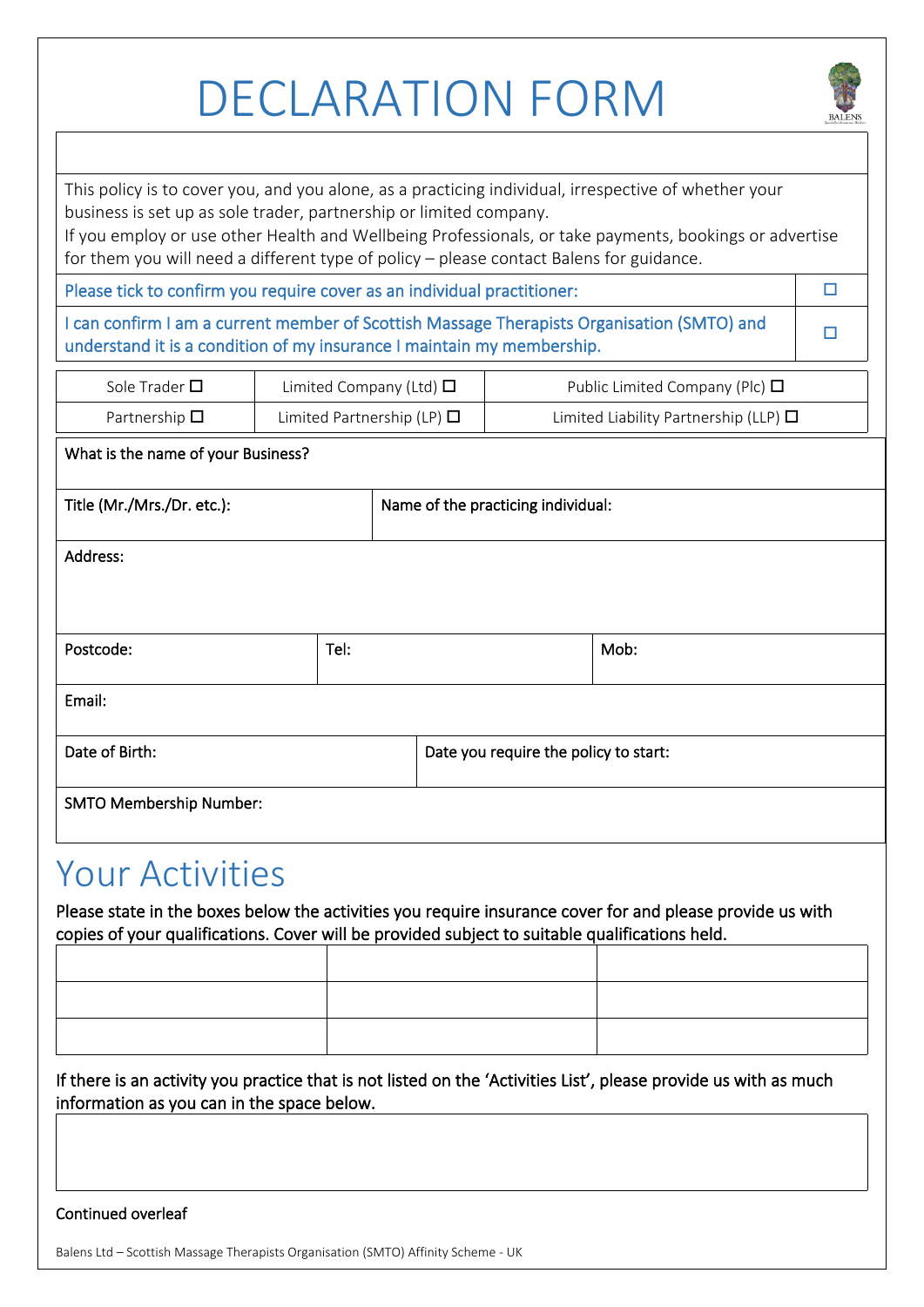### Your Premium

**Section A: Professional Liability & Malpractice Insurance**

| Please tick to confirm the option you require   Please enter total premium payable |  |
|------------------------------------------------------------------------------------|--|
| $\pm 6,000,000$ Full practitioner (£6M Full) $\Box$                                |  |
| $\pm 6,000,000$ Student (£6M Student) $\Box$                                       |  |

#### **Section B: Personal Accident Insurance (optional cover)**

Do you require Personal Accident Insurance? **Yes/No**

#### **Total Premium**

Please calculate your total premium payable: **E**